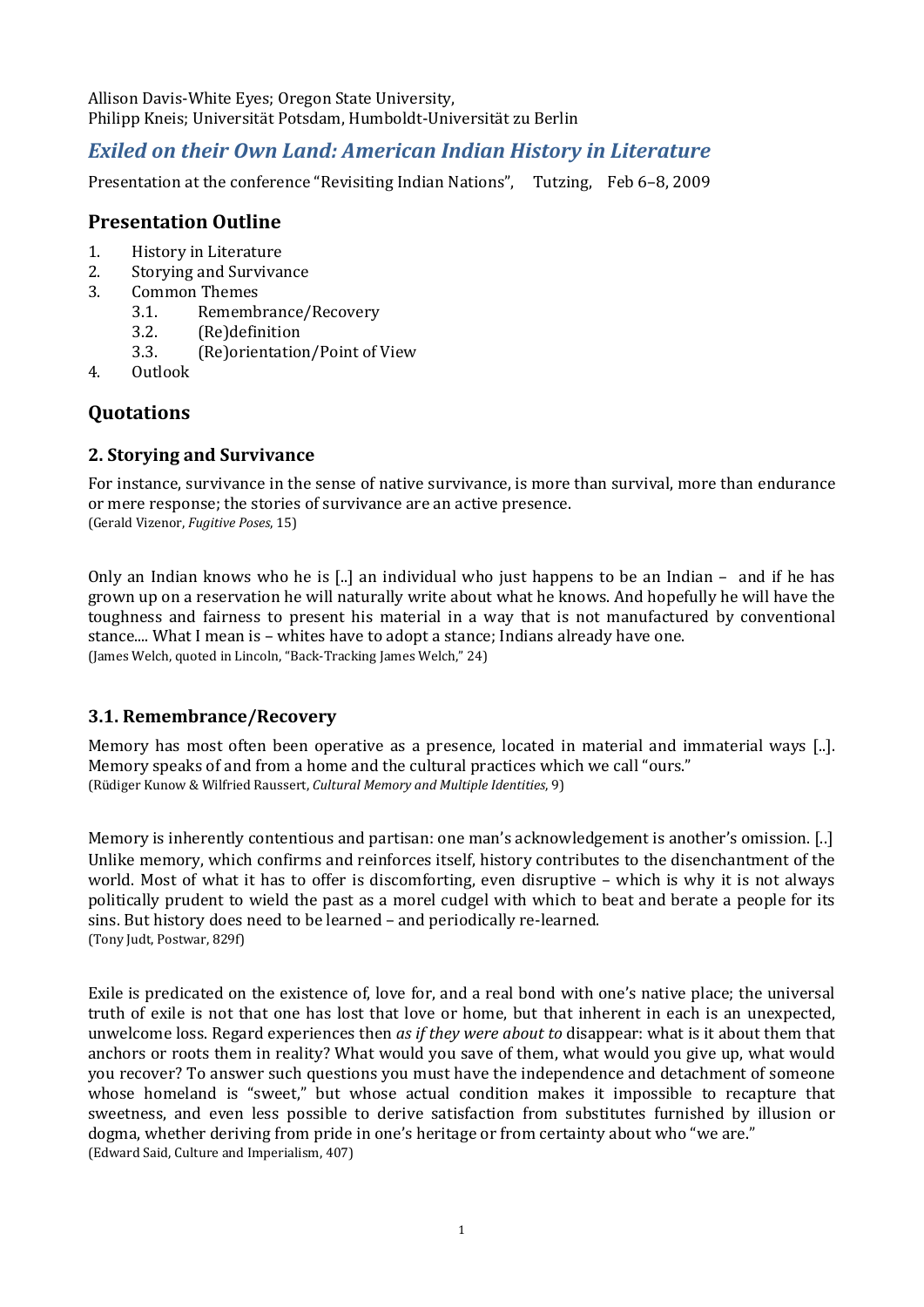#### **Sherman Alexie, "M igration, 1902" (2000):**

The salmon swim so thick in this river

that Grandmother walks across the water

on the bridge of their spines.

(from *One Stick Song*, 55)

### **James Welch***, The Heartsong of Charging Elk* **(2000):**

They had never spoken of leaving the Stronghold. It was true that Charging Elk himself had had these very thoughts, but when he visited his parents and saw the way the people lived on the reservation, he quickly put them away. "and if we go, and if we come back, how will we live? What will be here for us? (33)

#### **Ibd.:**

[..] Bird Tail told them that he had had a dream in which a buffalo wandered through the forests of Paha Sapa and came upon a cave carved into a scarred rockface. The buffalo turned around four times, as a dog does before it lies down, each time loooking back at the world. It seemed to be looking at everything, as though it wanted to remember all that was there. It looked for a long time, through the many winters of its ancestors, over the plains and rivers and mountains they had crossed; it looked at times of good grass and times of hunger; it looked at times of trouble and times of peace. Finally, it looked up into the sky at the sun and its eyes turned as white and hard as polished stone. Then it whirled and entered the cave. (127)

### **Simon Ortiz***, From Sand Creek* **(1981):**

| Repression works like a shadow, clouding memory<br>and sometimes even to blind, and when it is on a<br>national scale, it is just not good. | In 1969<br>XXXX Coloradoans<br>were killed in Vietnam.      |
|---------------------------------------------------------------------------------------------------------------------------------------------|-------------------------------------------------------------|
|                                                                                                                                             | In 1978<br>XXXX Coloradoans<br>were killed on the highways. |
|                                                                                                                                             | In 1864,<br>there were no Indians killed.                   |
|                                                                                                                                             | Remember My Lai.                                            |
|                                                                                                                                             | In fifty years,<br>nobody knew<br>what happened.            |
|                                                                                                                                             | It wasn't only the Senators.                                |
|                                                                                                                                             | Remember Sand Creek. (14f)                                  |
| 3.2. (Re)definition                                                                                                                         |                                                             |

When cultural contact between Native Americans and Europeans has occurred throughout history, I am assuming that it is just as likely that things European are Indianized rather than the anthropological assumption that things Indian are always swallowed up by European culture. I reject, in other words, the supremacist notion that assimilation can only go in one direction, that white culture always overpowers Indian culture, that white is inherently more powerful than red, that Indian resistance has never occurred in such a fashion that things European have been radically subverted by Indians.

(Craig Womack, Red on Red, 12)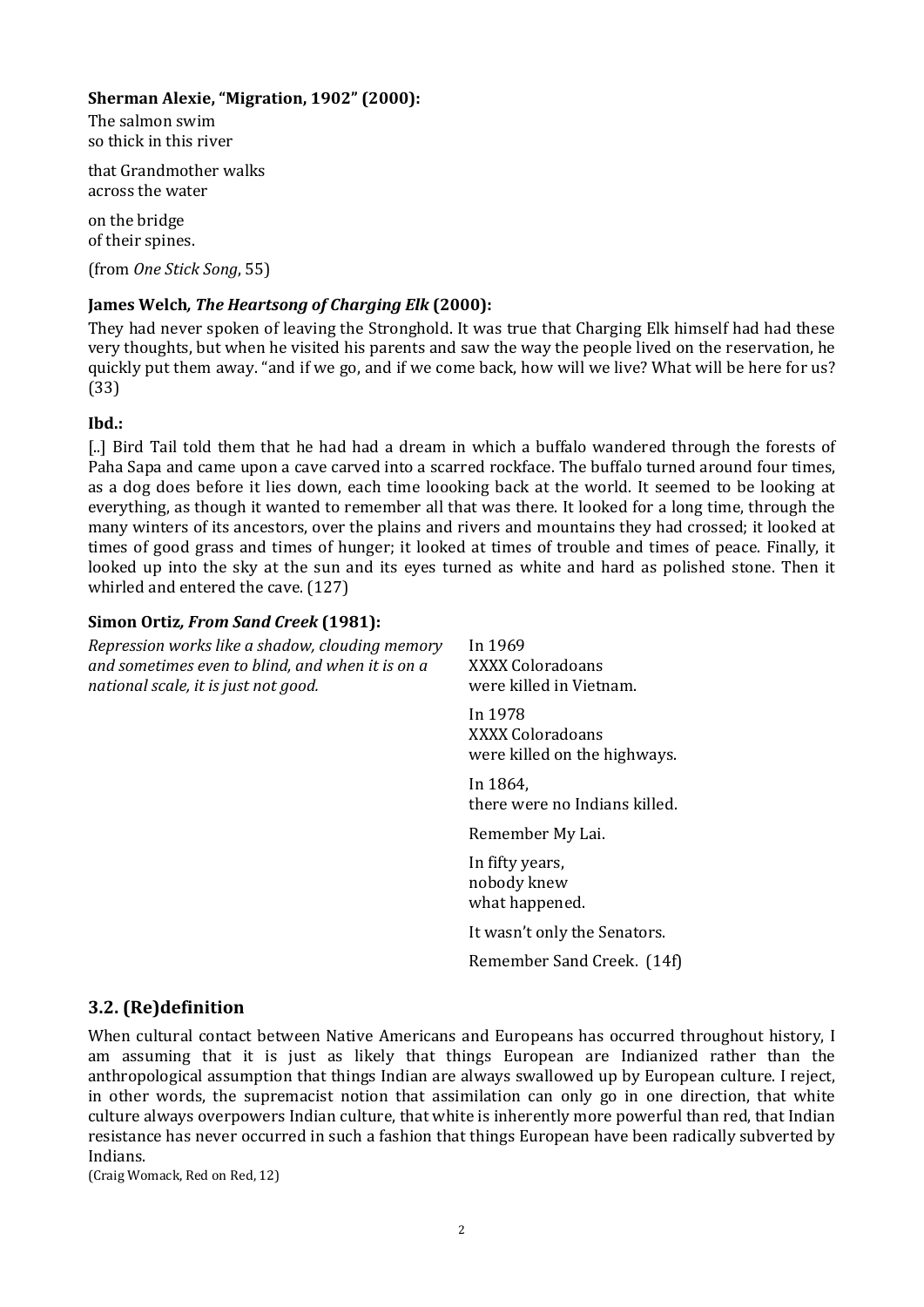#### **James Welch***, Fools Crow* **(1986):**

[Yellow Kidney] remembered how the people were happy because the Napikwans promised them many goods in exchange for their land. When their wagons came filled with crates, the people gathered around and the Indian agent began to hand out small things. Cut beads, iron kettles, knives, bells, the ice-that-looks-back, carrot and twist tobacco, a few blankets. All the chiefs got Napikwan saddles to go with their medaillons. Then the Napikwans gave the people some of their strange food: the white sand that makes things sweet, the white powder, the bitter black drink. The people were happy, for they knew these white men would come often to hand out their goods. Even Yellow Kidney had been happy. Along with the others, he agreed with the white big chief that the Pikunis should rase the puny whitehorns and dig and plant seeds in the breast of Mother Earth.

Along with the others, he knew that the Pikunis would go away and hunt the blackhorns as they always had. But their agreement had made the white chiefs happy, for now the Napikwans could move onto the Pikuni lands. Everyone was happy.

[..] He had been hearing around the camps of the Pikunis that owl Child and his gang had been causing trouble with the Napikwans, driving away horses and cattle, and had recently killed a party of woodcutters near Many Houses fort. It would be only a matter of time before the Napikwans sent their seizers to make war on the Pikunis. Their people would suffer greatly. (16)

#### **James Welch***, The Heartsong of Charging Elk* **(2000):**

It was early in the Moon of the Shedding Ponies, less than a year after the fight with the longknives on the Greasy Grass [..]. He understood that these wasichus had made his sister and brother and his mother cry. He understood that his father and the other men would not fight anymore. He understood that his people would not be allowed to go back to the buffalo ranges. They were prisoners. [..]

He looked down at the fort, at the log buildings, at the red and white and blue flag of America that hung listlessly from a pole, at the row of soldiers with their rifles with steel knives tight against their shoulders, at the thousands of Indians who ringed the open field, and he wasn't afraid anymore. The Indians who awaited them were alive - and they were singing. The whole valley was alive with the peace song. (1-4)

#### **Ibd.:**

[H]e wondered if there were any buffalo left. He thought of Bird Tail's dream of the buffalo entering the cave in Paha Sapa. He had never heard of the buffalo returning. All he ever heard about America – well, he heard almost nothing. Because he couldn't read, he didn't know what the journals said about his homeland. Sometimes he unloaded ships from America. Sometimes he heard his fellow workers curse America for being greedy and arrogant. President Roosevelt had attacked the small country of Cuba for no reason. Now they were in the Philippines. The rabblerousers among the dockworkers often talked about refusing to unload American goods. Charging Elk didn't understand their anger and didn't know enough about American to come to its defense – even if he wanted to. (420)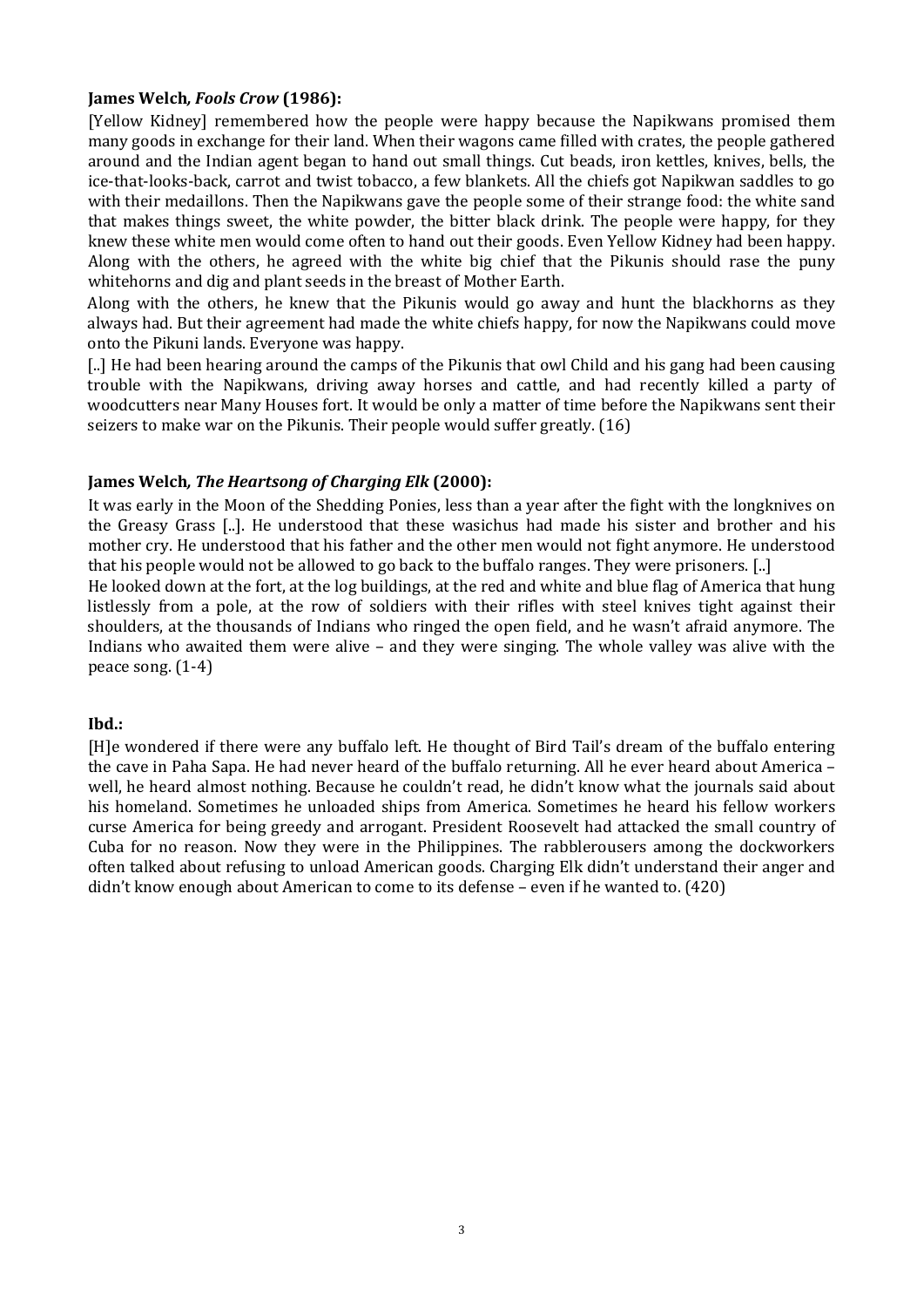### **3.3. (Re)orientation**

#### **Simon Ortiz***, From Sand Creek* **(1981):**

*Who stole the hearts and minds of the humble hard-working folk until they too became moralistic and self-righteous: senators, bishops, presidents, missionaries, corporation presidents?* 

They were simple enough. Swedes, Germans, Mennonites, Dutch, Irish, escaping Europe. Running.

They shouldn't have stopped and listened to Puritans. And learned that mountains were chains to be crossed like breaking something.

[..]

They shouldn't have listened to those strange preachers. The Congress. Cotton Mather. On their way west.

They shouldn't have understood those Biblical words that way and become simple as death. And, finally, complex liars. And thieves. (50f)

#### **Sherman Alexie,** *Flight* **(2007):**

I am standing in the middle of a real Indian camp, complete with thousands of real Indian tepees and tens of thousands of real old-time Indians. [..] Yep, a bunch of real old-time Indians. I'm not exactly sure what year it is. It's tough to tell the difference between seventeenth- and eighteenth- and nineteenth-century Indians.

These are how Indians used to be, how Indians are supposed to be. [..] These old-time Indians have dark skin. There aren't any half-breed pale-beige green-eyed Indians here. Nope, unlike me, these ndians are the real deal. I

I don't hear any of them speaking English. [..] Even the dogs seem to be barking in Indian. (60)

#### **Ibd.:**

Crazy Horse is here. And that older Indian dude standing over there by the horses? He sure looks like Sitting Bull does in the history-book pictorials.

I realize this skinny river is the Little Bighorn, and I have been transported back to June 1876. [..] Custer is marching towards his slaughter.

Custer is a crazy egomaniac who thinks he is going to be President of the United States. Custer is one of the top two or three dumb asses in American history. [..]

Thousands of hot and angry Indian dudes ride out to meet Custer and his doomed soldiers. (68f)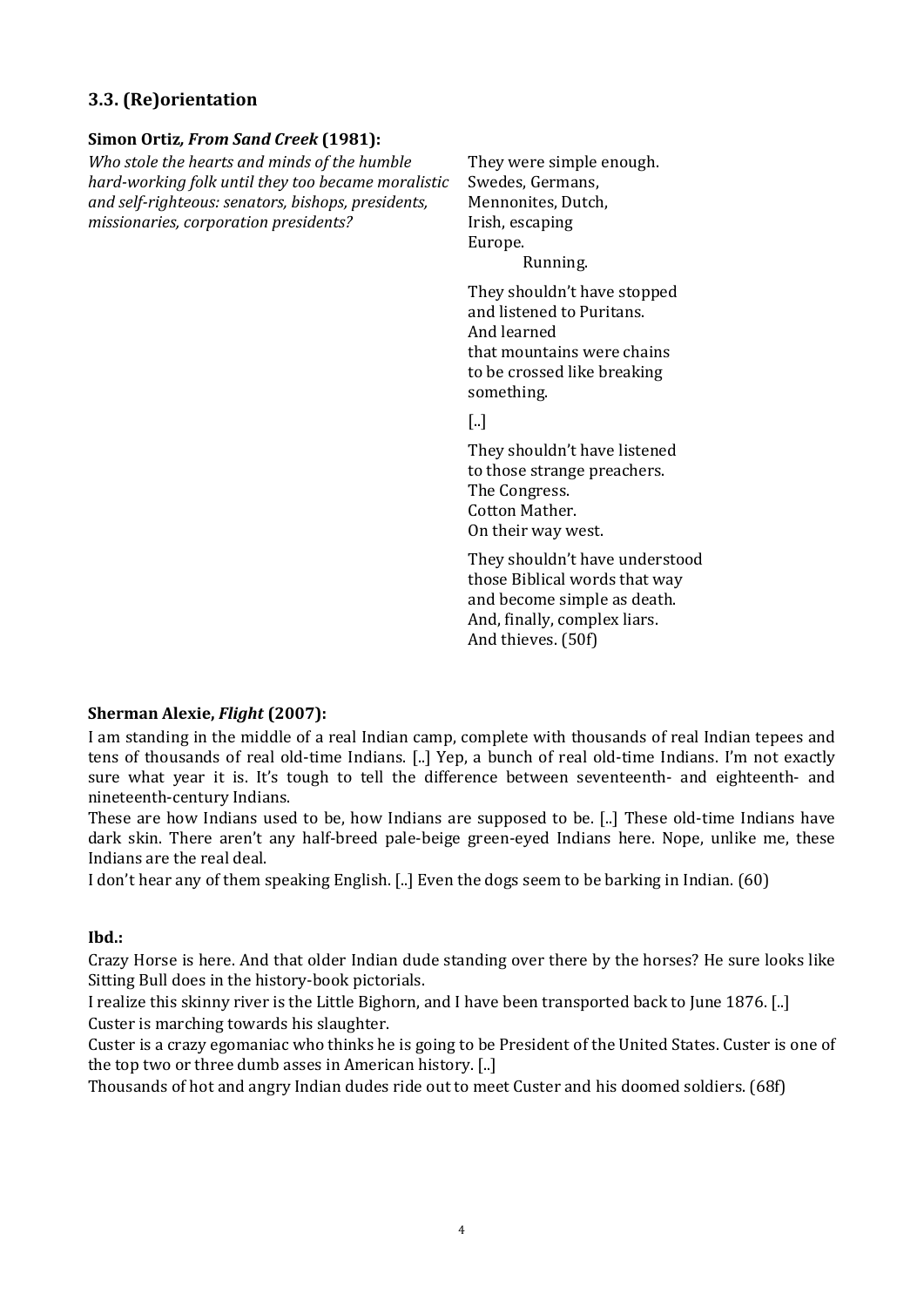### **Ibd.:**

They named the battle all wrong.

They shouldn't have called it Custer's Last Stand. Oh, it was his last stand. He died there. Here, I mean. But Custer wasn't important. He was easily replaced. There were plenty of other soldiers who were smarter and better at killing Indians.

Little Bighorn was the last real battle of the Indian wars. After that, the Indians gave up. So Custer's Last Stand was really the Indians' last stand. [..]

I can't see anything, but I know what's happening. I read about this fight. I watched a TV show about it on the History Channel. (70f)

## **4. Outlook**

[T]ribal literatures are not some branch waiting to be grafted onto the main trunk. Tribal literatures are the tree, the oldest literatures in the Americas, the most American of American literatures. We are the canon. [..] For much of this time period [i.e. American history], we have had literatures. Without Native American literature, there is no American Canon.

(Craig Womack, Red on Red, 6f)

#### **Simon Ortiz***, From Sand Creek* **(1981):**

That dream shall have a name after all, and it will not be vengeful but wealthy with love and compassion and knowledge. And it will rise in this heart which is our America. (95)

# **References**

#### *Literature:*

Alexie, Sherman. "Migration, 1902". *One Stick Song*. New York: Hanging Loose Press, 2000. 55. Alexie, Sherman. *Flight*. New York: Black Cat, 2007. Hale, Janet Campbell. "Claire." *Women on the Run*. Moscow, Idaho: University of Idaho Press, 1999. Ortiz, Simon J. *From Sand Creek*. Tucson: University of Arizona Press, 1981. Vizenor, Gerald. *The Heirs of Columbus*. Middletown: Wesleyan UP, 1991. Welch, James. *Fools Crow*. London, New York: Penguin, 1986. Welch, James. *The Heartsong of Charging Elk*. New York: Anchor Books, 2000.

#### *Scholarship:*

Asad, Talal. *Formations of the Secular. Christianity, Islam, Modernity.* Stanford: Stanford UP, 2003.

Coulombe, Joseph L. "Writing for Connection. Cross-Cultural Understanding in James Welch's Historical Fiction." *SAIL*, Fall 2008, Vol. 20, No. 3. 1-28.

Donahue, James J. "'A World Away From His People.' James Welch's *The Heartsong of Charging Elk* and the Indian Historical Novel. *SAIL*, Summer 2006, Vol. 18, No. 2. 54-82.

Ferguson, Suzanne. "Europe and the Quest for Home in James Welch's The Heartsong of Charging Elk and Leslie *ko's Gardens in the Dunes.*"*SAIL*, Summer 2006, Vol. 18, No. 2. 34-53. *Marmon Sil*

Judt, Tony. *Postwar: A History of Europe Since 1945.* London: Penguin, 2006.